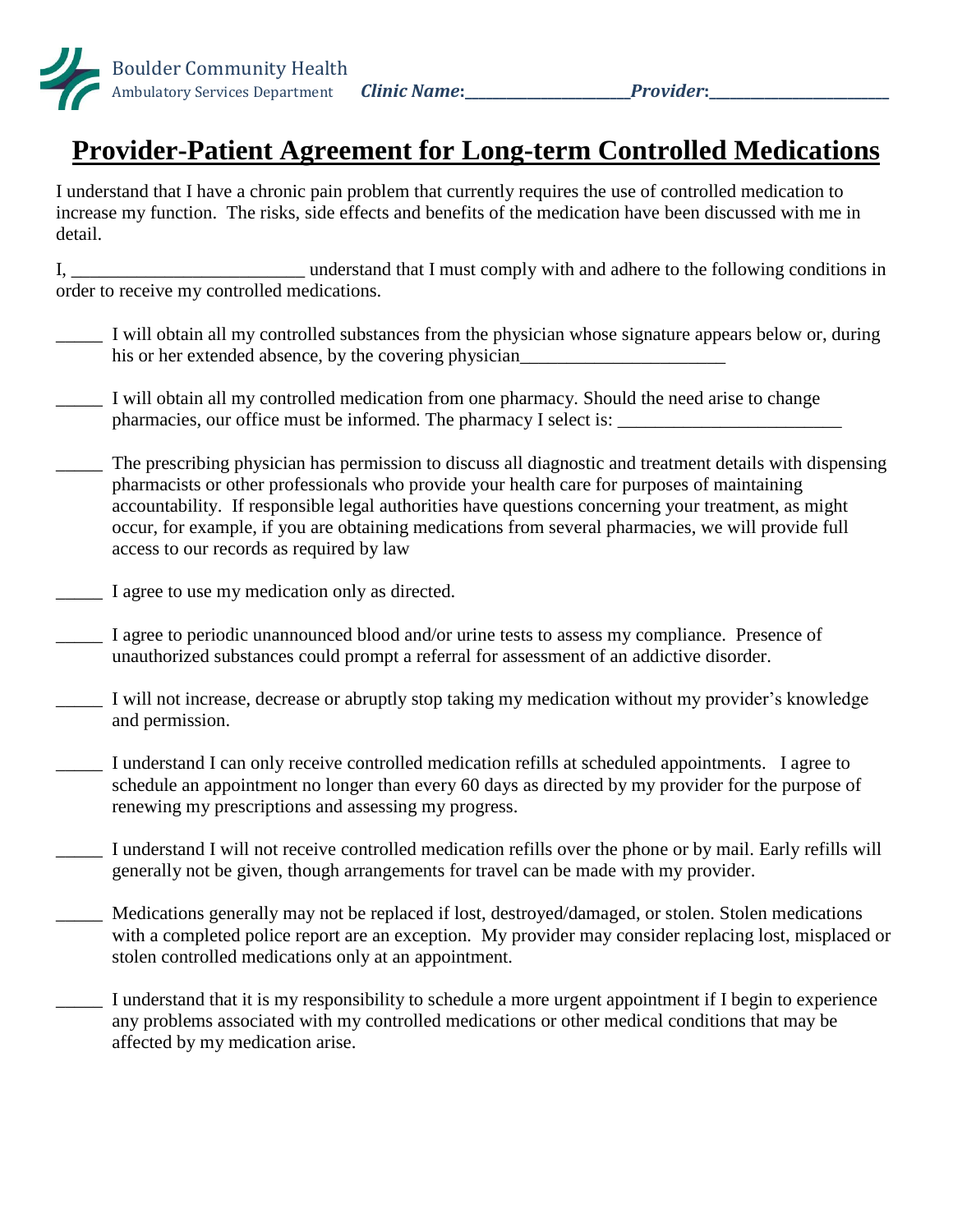

- I will not use alcohol, illegal, or narcotic drugs not prescribed by my provider with my controlled medications.
- \_\_\_\_\_ I will not sell or share my controlled medications, allow others to use my medication, alter my medication prescriptions or use my medications in any unintended ways. I will keep my medications safely away from children.
- \_\_\_\_\_ I will notify my provider if I intend on becoming pregnant or become pregnant.
- \_\_\_\_\_ I understand that controlled medications can impair motor skills, therefore driving or operating heavy machinery while under the influence of a controlled medication is **not recommended**.
- \_\_\_\_\_ Absolutely no use of alcohol or illegal substances will occur while driving.
- \_\_\_\_\_ I understand that my provider may choose to discontinue my controlled medication if he/she believes that my pain is not improving, my medication usage is escalating, my functional ability is not increasing or if I begin to experience unacceptable side effects.
- I understand that failure to adhere to any of the conditions in this agreement, including drug screens that do not show the substances I am prescribed or show illegal substances, may result in the clinic declining to fill any further controlled substances as part of your care.
- I understand the eventual goal of tapering my controlled medications. In accordance with state regulations, if you are prescribed a controlled medication, your name is entered into a state database for tracking and monitoring usage. The medical provider reviews this database at each visit.